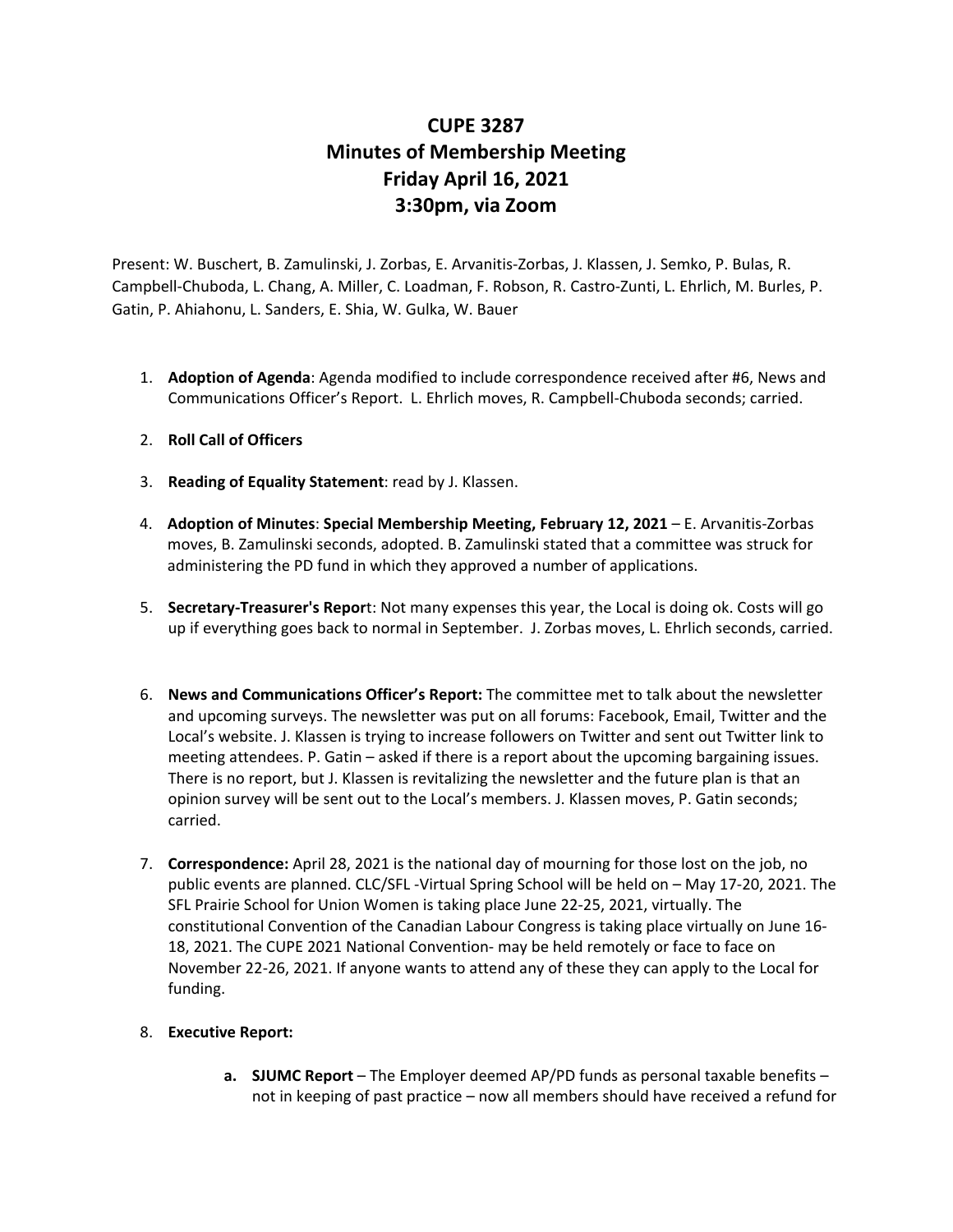2021 or amended T4 if they received a grant in 2020. Library privileges were revoked for Sessional faculty once they stopped teaching. The status quo is that Sessional faculty are entitled to 2 months pre and 2 months post contract library privileges. W. Buschert will continue to ask for the extension of library privileges for Sessional faculty as retired staff and USFA staff members are given library privileges that are indefinite. W. Buschert will bring this up at the next SJUMC meeting or during collective bargaining. Under the interim agreement, the maintenance period for ROFR was not to expire for 1 year but some ROFR had expired. The Employer acknowledged this error and hopefully there will not be a problem in the fall. The Local will continue to try to negotiate this with SJUMC, but may end up having to incorporate it into collective bargaining. What complicates things is that ASPA is still grieving the transfer of members to our Local and makes it difficult when trying to make an agreement for online instruction while that grievance has not been decided. Once the bargaining committee meets, the membership can still forward any issues they may have and send them to W. Buschert to be examined at the next bargaining committee members meeting. A number of changes are being imposed by the Employer as they are taking this as an opportunity to reorganize assumptions of how things have worked in the past. W. Buschert stated that any members interested should look at interim agreement on our the Local's website.

- **b. Negotiating Committee: Update on preparations for Collective Bargaining**. The negotiating committee is comprised of: W. Buschert, B. Zamulinski,, J. Klassen, J. Semko, S. Stavrou and P. Bulas as well as Will Bauer (CUPE National representative who is replacing Ann Iwanchuk, to assist the Local through the collective bargaining process). W. Buschert stated that they will use and refine the proposals they had prepared from last year but were delayed because of covid. That is why the Local ratified the interim agreement in Oct 2020. According to Employer, actual negotiations may begin in Mid-May. The Employer notified the Local that an external negotiator will be used.
- **c. Pandemic Response and Reopening Task Force Updates:** W. Buschert has been attending the meetings. The members should expect more face to face instruction than was previously thought. A document will be released mid-May to describe the Employer's plans. The Local has funding for out of pocket expenses and the next round of AP/PD funding will be on Sept 20, 2021.

W. Buschert moves, B. Zamulinksi seconds; carried.

9. **Motion: "CUPE 3287 calls for the University to implement a policy whereby, before being allowed on campus, all instructors, staff, students, and visitors are required to provide proof of vaccination against COVID-19 unless they can provide medical documentation indicating that they are ineligible for vaccination due to an underlying health condition."** Initiative by the faculty association. Other North American universities have done the same. W. Buschert moves, J.Klassen seconds. Discussion by members. Anonymous poll run by J. Klassen. Result: 13 in favour, 1 against, 2 abstain. The motion passed. Motion is carried.